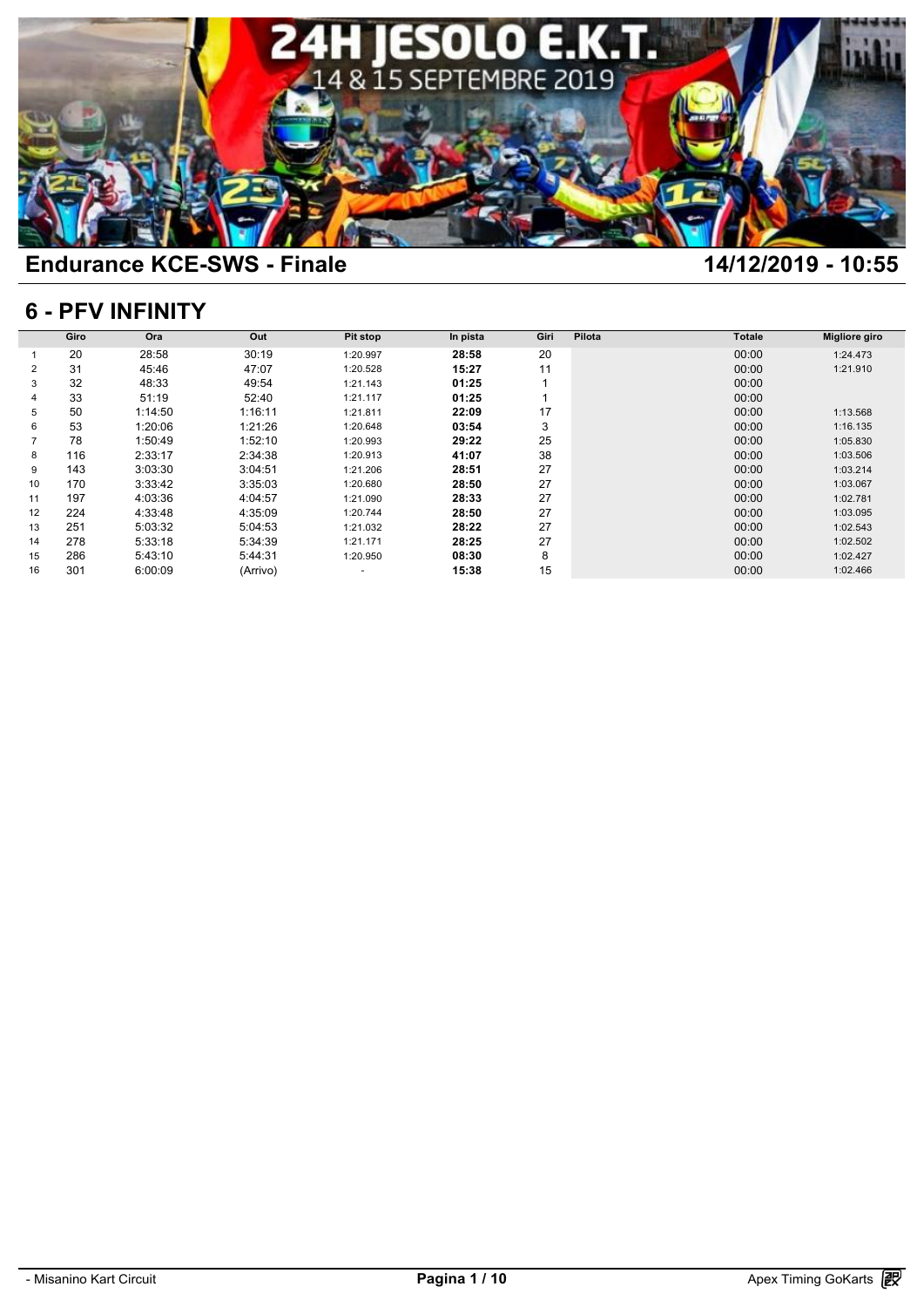

## **7 - NAC TEAM**

|    | 7 - NAC TEAM |         |          |          |          |                |        |               |               |  |  |  |  |
|----|--------------|---------|----------|----------|----------|----------------|--------|---------------|---------------|--|--|--|--|
|    | Giro         | Ora     | Out      | Pit stop | In pista | Giri           | Pilota | <b>Totale</b> | Migliore giro |  |  |  |  |
|    | 9            | 13:23   | 14:45    | 1:21.205 | 13:23    | 9              |        | 00:00         | 1:26.415      |  |  |  |  |
| 2  | 30           | 44:24   | 45:45    | 1:21.319 | 29:39    | 21             |        | 00:00         | 1:23.156      |  |  |  |  |
| 3  | 31           | 47:14   | 48:34    | 1:20.913 | 01:28    |                |        | 00:00         |               |  |  |  |  |
| 4  | 33           | 51:23   | 52:43    | 1:20.768 | 02:48    | $\overline{2}$ |        | 00:00         | 1:22.103      |  |  |  |  |
| 5  | 56           | 1:21:58 | 1:23:19  | 1:21.051 | 29:14    | 23             |        | 00:00         | 1:10.960      |  |  |  |  |
| 6  | 81           | 1:52:12 | 1:53:36  | 1:24.006 | 28:53    | 25             |        | 00:00         | 1:06.184      |  |  |  |  |
|    | 102          | 2:16:34 | 2:17:55  | 1:20.849 | 22:58    | 21             |        | 00:00         | 1:04.529      |  |  |  |  |
| 8  | 112          | 2:28:51 | 2:30:12  | 1:21.246 | 10:55    | 10             |        | 00:00         | 1:04.690      |  |  |  |  |
| 9  | 139          | 2:59:20 | 3:00:41  | 1:20.744 | 29:08    | 27             |        | 00:00         | 1:03.874      |  |  |  |  |
| 10 | 166          | 3:29:35 | 3:30:57  | 1:21.233 | 28:54    | 27             |        | 00:00         | 1:03.199      |  |  |  |  |
| 11 | 173          | 3:38:33 | 3:39:54  | 1:20.594 | 07:36    | $\overline{7}$ |        | 00:00         | 1:03.808      |  |  |  |  |
| 12 | 195          | 4:03:12 | 4:04:34  | 1:21.677 | 23:18    | 22             |        | 00:00         | 1:02.904      |  |  |  |  |
| 13 | 223          | 4:34:08 | 4:35:28  | 1:20.616 | 29:33    | 28             |        | 00:00         | 1:02.517      |  |  |  |  |
| 14 | 250          | 5:04:10 | 5:05:31  | 1:20.915 | 28:41    | 27             |        | 00:00         | 1:03.097      |  |  |  |  |
| 15 | 277          | 5:34:10 | 5:35:31  | 1:21.195 | 28:38    | 27             |        | 00:00         | 1:03.009      |  |  |  |  |
| 16 | 301          | 6:00:49 | (Arrivo) | ٠        | 25:18    | 24             |        | 00:00         | 1:02.940      |  |  |  |  |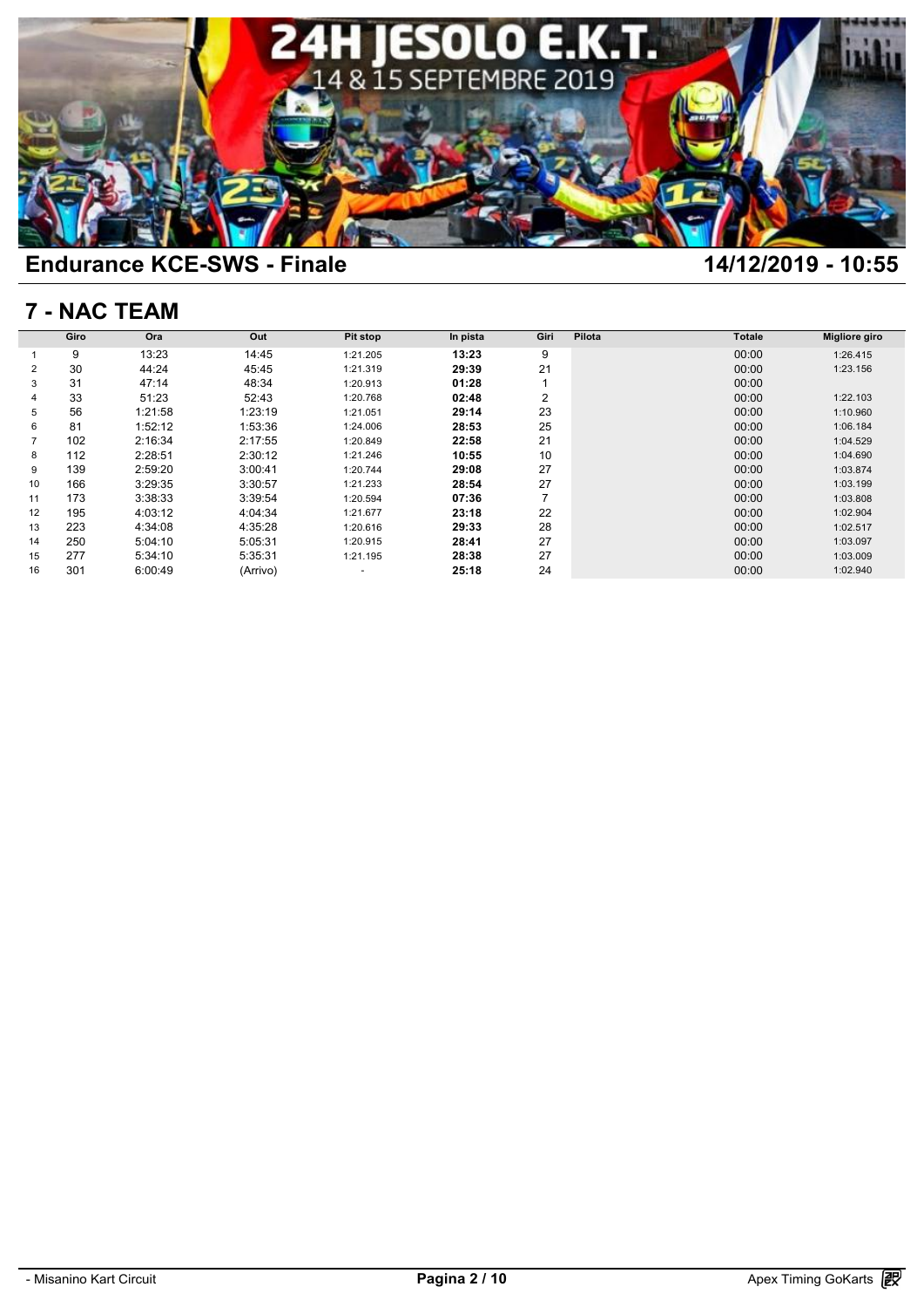

## **19 - ERREMOTORSPORT**

|    | Giro | Ora     | Out      | Pit stop | In pista | Giri | Pilota | <b>Totale</b> | Migliore giro |
|----|------|---------|----------|----------|----------|------|--------|---------------|---------------|
|    | 18   | 26:13   | 27:38    | 1:24.928 | 26:13    | 18   |        | 00:00         | 1:25.237      |
| 2  | 34   | 49:59   | 51:21    | 1:21.430 | 22:21    | 16   |        | 00:00         | 1:21.060      |
| 3  | 48   | 1:09:54 | 1:11:15  | 1:21.700 | 18:33    | 14   |        | 00:00         | 1:17.039      |
|    |      |         |          |          |          |      |        |               |               |
| 4  | 62   | 1:28:33 | 1:29:54  | 1:21.191 | 17:17    | 14   |        | 00:00         | 1:10.542      |
| 5  | 78   | 1:48:23 | 1:49:44  | 1:21.141 | 18:28    | 16   |        | 00:00         | 1:06.659      |
| 6  | 95   | 2:08:27 | 2:09:48  | 1:20.974 | 18:43    | 17   |        | 00:00         | 1:04.458      |
|    | 114  | 2:30:19 | 2:31:41  | 1:21.647 | 20:30    | 19   |        | 00:00         | 1:03.795      |
| 8  | 114  | 2:31:41 | 2:31:41  | ٠        | 00:00    | 0    |        | 00:00         |               |
| 9  | 137  | 2:56:34 | 2:57:55  | 1:21.309 | 24:52    | 23   |        | 00:00         | 1:03.762      |
| 10 | 162  | 3:24:46 | 3:26:07  | 1:21.522 | 26:50    | 25   |        | 00:00         | 1:03.233      |
| 11 | 189  | 3:54:32 | 3:55:55  | 1:22.930 | 28:24    | 27   |        | 00:00         | 1:02.341      |
| 12 | 200  | 4:07:40 | 4:09:01  | 1:21.121 | 11:45    | 11   |        | 00:00         | 1:02.982      |
| 13 | 213  | 4:22:49 | 4:24:10  | 1:20.695 | 13:47    | 13   |        | 00:00         | 1:02.696      |
| 14 | 235  | 4:47:34 | 4:48:55  | 1:21.508 | 23:24    | 22   |        | 00:00         | 1:02.719      |
| 15 | 258  | 5:13:03 | 5:14:25  | 1:21.159 | 24:08    | 23   |        | 00:00         | 1:02.259      |
| 16 | 278  | 5:35:38 | 5:36:59  | 1:21.239 | 21:13    | 20   |        | 00:00         | 1:02.764      |
| 17 | 301  | 6:01:10 | (Arrivo) | ٠        | 24:11    | 23   |        | 00:00         | 1:02.990      |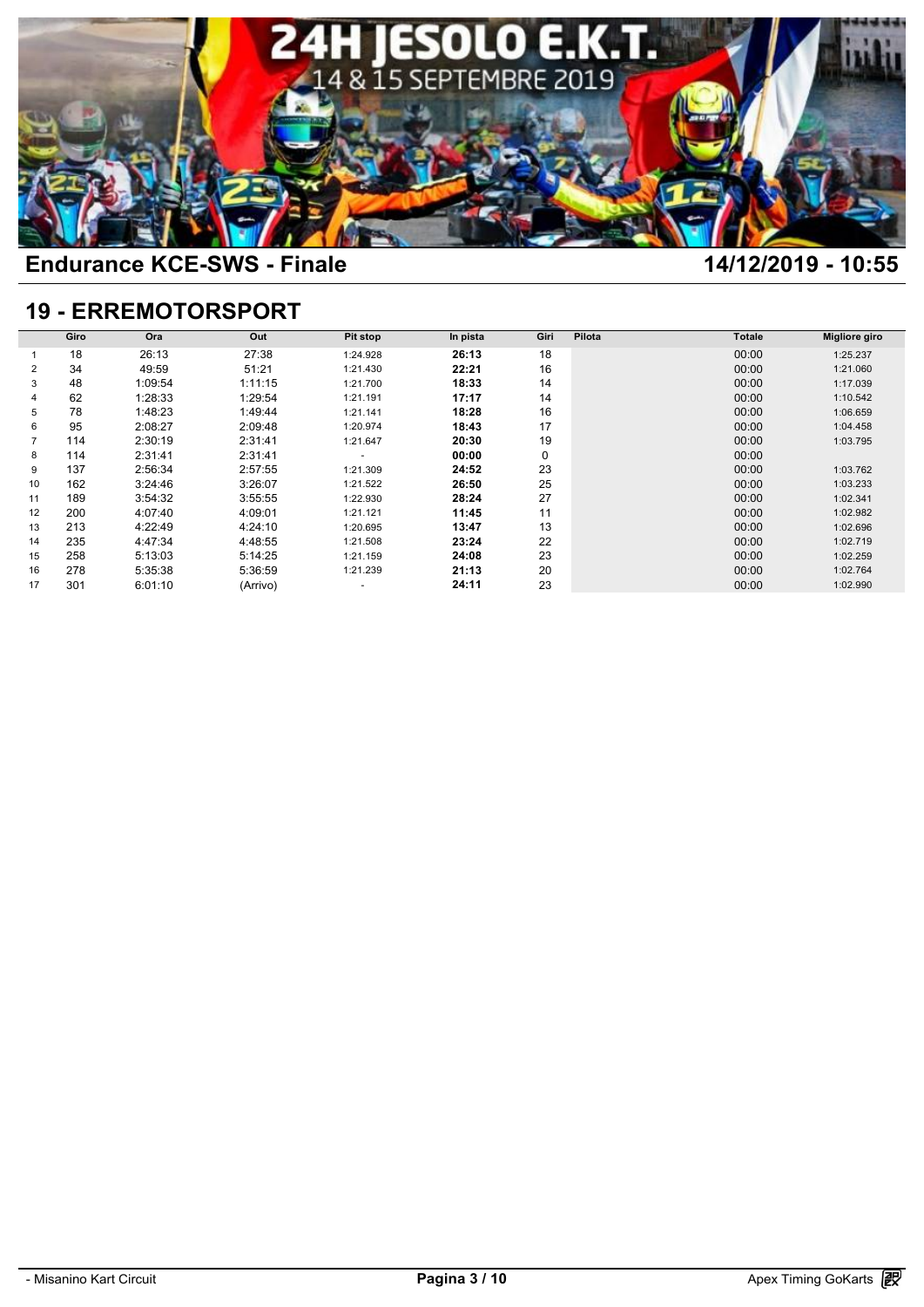

### **5 - PFV**

|                | <b>5 - PFV</b> |         |          |          |          |      |        |               |               |  |  |  |  |
|----------------|----------------|---------|----------|----------|----------|------|--------|---------------|---------------|--|--|--|--|
|                | Giro           | Ora     | Out      | Pit stop | In pista | Giri | Pilota | <b>Totale</b> | Migliore giro |  |  |  |  |
|                | 12             | 17:35   | 18:56    | 1:20.785 | 17:35    | 12   |        | 00:00         | 1:26.047      |  |  |  |  |
| 2              | 17             | 26:15   | 27:39    | 1:23.819 | 07:18    | 5    |        | 00:00         | 1:26.522      |  |  |  |  |
| 3              | 29             | 44:40   | 46:02    | 1:22.286 | 17:01    | 12   |        | 00:00         | 1:22.835      |  |  |  |  |
| 4              | 49             | 1:12:44 | 1:14:05  | 1:21.038 | 26:41    | 20   |        | 00:00         | 1:17.059      |  |  |  |  |
| 5              | 74             | 1:43:26 | 1:44:47  | 1:21.204 | 29:21    | 25   |        | 00:00         | 1:07.556      |  |  |  |  |
| 6              | 102            | 2:15:37 | 2:16:59  | 1:21.671 | 30:50    | 28   |        | 00:00         | 1:04.445      |  |  |  |  |
| $\overline{7}$ | 128            | 2:45:15 | 2:46:36  | 1:20.708 | 28:16    | 26   |        | 00:00         | 1:04.327      |  |  |  |  |
| 8              | 156            | 3:16:43 | 3:18:04  | 1:21.216 | 30:07    | 28   |        | 00:00         | 1:03.387      |  |  |  |  |
| 9              | 161            | 3:23:36 | 3:24:56  | 1:20.853 | 05:31    | 5    |        | 00:00         | 1:04.718      |  |  |  |  |
| 10             | 188            | 3:53:27 | 3:54:48  | 1:21.076 | 28:30    | 27   |        | 00:00         | 1:02.322      |  |  |  |  |
| 11             | 189            | 3:55:58 | 3:57:19  | 1:20.575 | 01:09    |      |        | 00:00         |               |  |  |  |  |
| 12             | 217            | 4:27:02 | 4:28:23  | 1:20.814 | 29:43    | 28   |        | 00:00         | 1:02.922      |  |  |  |  |
| 13             | 224            | 4:36:02 | 4:37:22  | 1:20.852 | 07:38    | 7    |        | 00:00         | 1:04.215      |  |  |  |  |
| 14             | 252            | 5:06:55 | 5:08:18  | 1:22.298 | 29:33    | 28   |        | 00:00         | 1:02.356      |  |  |  |  |
| 15             | 279            | 5:36:57 | 5:38:18  | 1:20.817 | 28:39    | 27   |        | 00:00         | 1:02.583      |  |  |  |  |
| 16             | 301            | 6:01:12 | (Arrivo) | $\sim$   | 22:53    | 22   |        | 00:00         | 1:02.223      |  |  |  |  |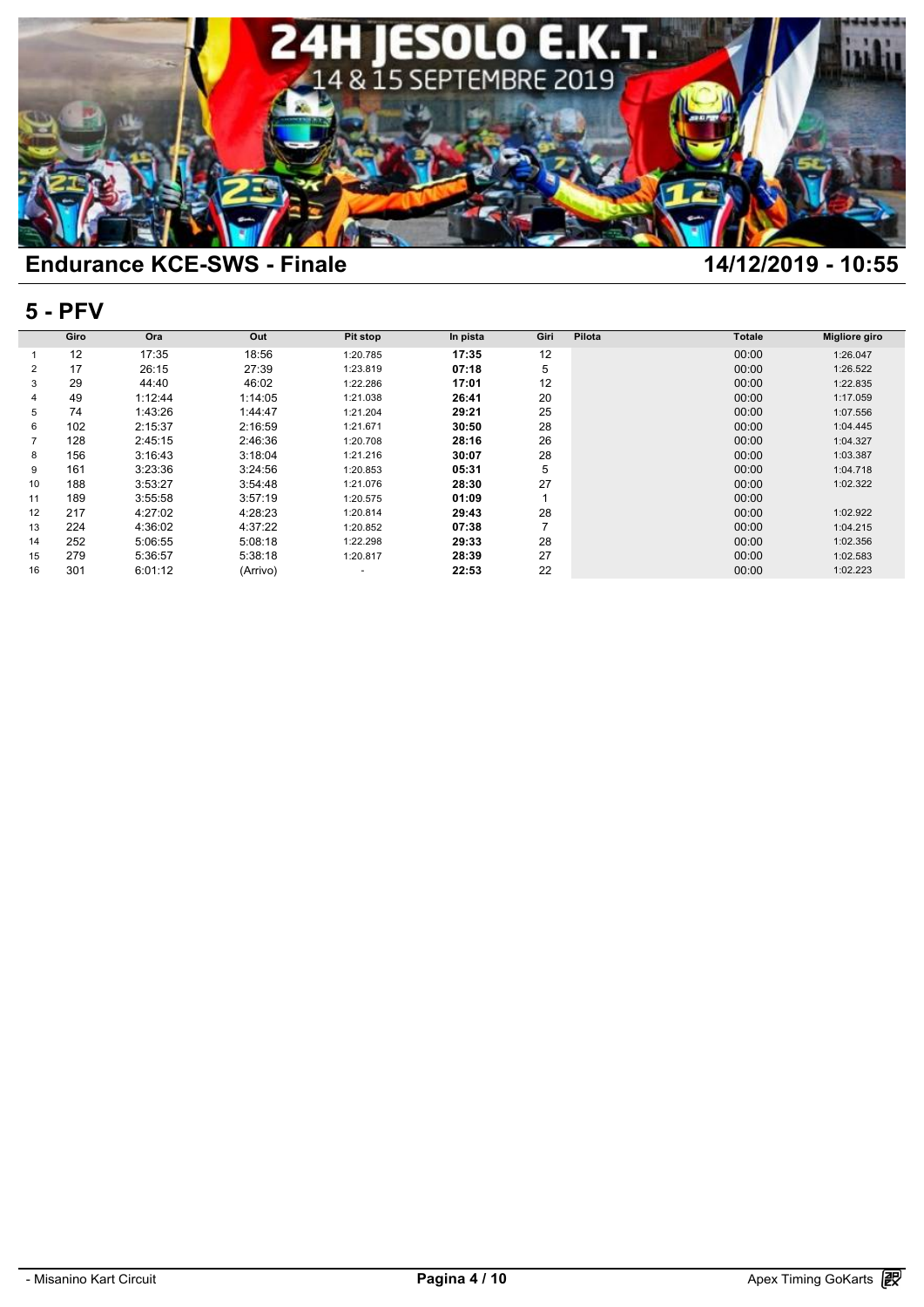

### **1 - DUCK TEAM**

|    | <b>1 - DUCK TEAM</b> |         |          |          |          |      |        |               |               |  |  |  |  |
|----|----------------------|---------|----------|----------|----------|------|--------|---------------|---------------|--|--|--|--|
|    | Giro                 | Ora     | Out      | Pit stop | In pista | Giri | Pilota | <b>Totale</b> | Migliore giro |  |  |  |  |
|    | 16                   | 23:59   | 25:21    | 1:21.528 | 23:59    | 16   |        | 00:00         | 1:27.794      |  |  |  |  |
| 2  | 35                   | 52:14   | 53:36    | 1:22.029 | 26:53    | 19   |        | 00:00         | 1:22.612      |  |  |  |  |
| 3  | 40                   | 1:00:34 | 1:01:56  | 1:21.542 | 06:58    | 5    |        | 00:00         | 1:20.876      |  |  |  |  |
| 4  | 41                   | 1:03:21 | 1:04:43  | 1:21.318 | 01:25    |      |        | 00:00         |               |  |  |  |  |
| 5  | 58                   | 1:26:14 | 1:27:36  | 1:21.660 | 21:31    | 17   |        | 00:00         | 1:10.997      |  |  |  |  |
| 6  | 81                   | 1:54:07 | 1:55:34  | 1:26.746 | 26:31    | 23   |        | 00:00         | 1:05.475      |  |  |  |  |
|    | 114                  | 2:33:05 | 2:34:26  | 1:21.572 | 37:31    | 33   |        | 00:00         | 1:04.658      |  |  |  |  |
| 8  | 137                  | 2:58:37 | 2:59:59  | 1:22.069 | 24:10    | 23   |        | 00:00         | 1:04.908      |  |  |  |  |
| 9  | 161                  | 3:26:01 | 3:27:12  | 1:10.561 | 26:02    | 24   |        | 00:00         | 1:04.108      |  |  |  |  |
| 10 | 185                  | 3:52:58 | 3:54:19  | 1:20.863 | 25:46    | 24   |        | 00:00         | 1:03.445      |  |  |  |  |
| 11 | 209                  | 4:20:13 | 4:21:35  | 1:21.552 | 25:53    | 24   |        | 00:00         | 1:03.734      |  |  |  |  |
| 12 | 234                  | 4:48:35 | 4:49:56  | 1:21.060 | 27:00    | 25   |        | 00:00         | 1:03.516      |  |  |  |  |
| 13 | 257                  | 5:14:31 | 5:15:53  | 1:21.597 | 24:35    | 23   |        | 00:00         | 1:03.078      |  |  |  |  |
| 14 | 283                  | 5:43:19 | 5:44:40  | 1:20.688 | 27:26    | 26   |        | 00:00         | 1:02.417      |  |  |  |  |
| 15 | 298                  | 6:00:34 | (Arrivo) | $\sim$   | 15:54    | 15   |        | 00:00         | 1:03.468      |  |  |  |  |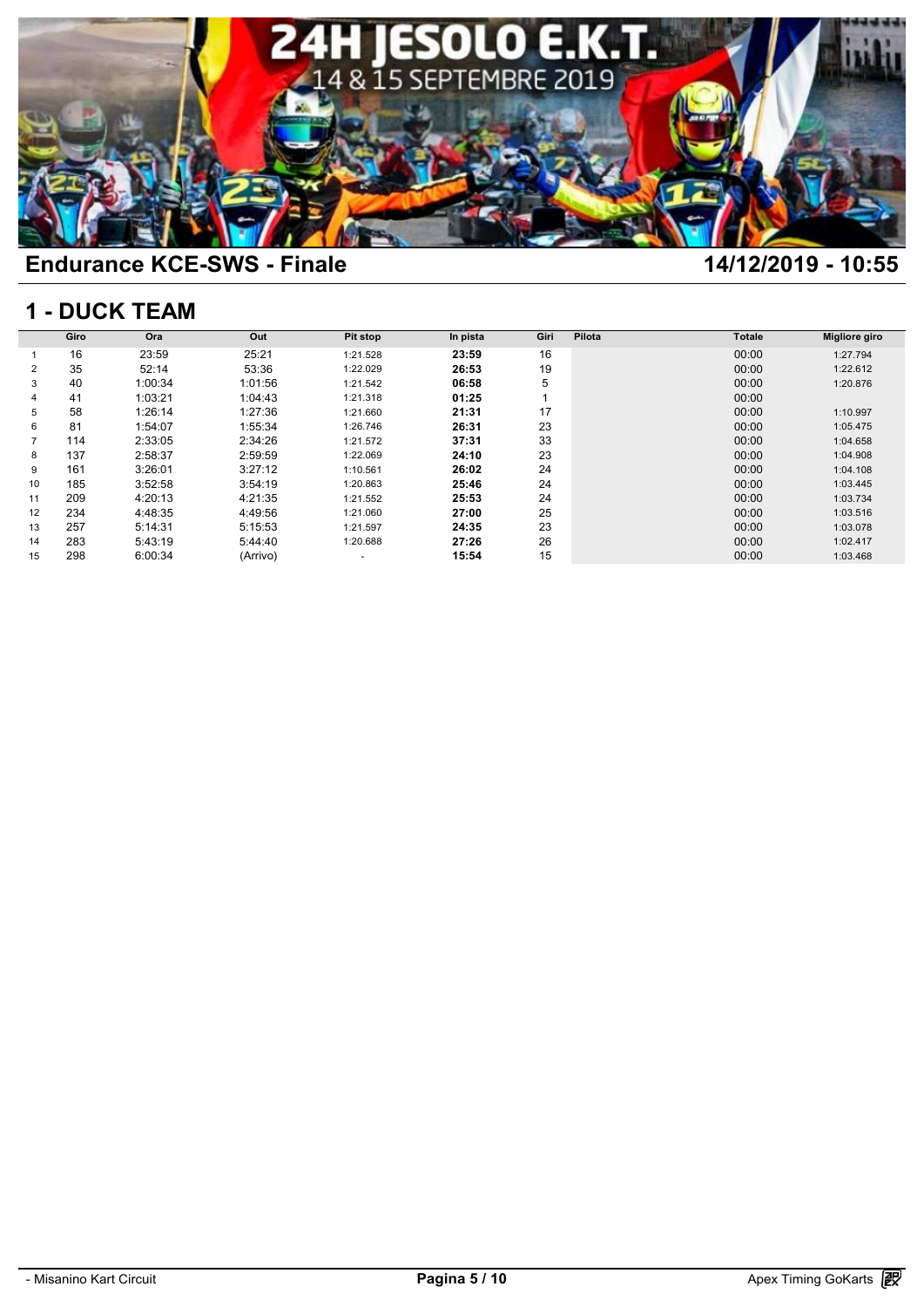

## **2 - DUCK TEAM JUNIOR**

|    | <b>2 - DUCK TEAM JUNIOR</b> |         |          |          |          |      |        |               |               |  |  |  |  |
|----|-----------------------------|---------|----------|----------|----------|------|--------|---------------|---------------|--|--|--|--|
|    | Giro                        | Ora     | Out      | Pit stop | In pista | Giri | Pilota | <b>Totale</b> | Migliore giro |  |  |  |  |
|    | 13                          | 19:46   | 21:09    | 1:23.198 | 19:46    | 13   |        | 00:00         | 1:27.504      |  |  |  |  |
| 2  | 23                          | 36:15   | 37:37    | 1:22.209 | 15:05    | 10   |        | 00:00         | 1:28.625      |  |  |  |  |
| 3  | 43                          | 1:05:54 | 1:07:17  | 1:22.358 | 28:17    | 20   |        | 00:00         | 1:20.283      |  |  |  |  |
|    | 51                          | 1:17:55 | 1:19:15  | 1:20.605 | 10:38    | 8    |        | 00:00         | 1:17.143      |  |  |  |  |
| 5  | 54                          | 1:23:08 | 1:24:28  | 1:20.036 | 03:52    | 3    |        | 00:00         | 1:15.594      |  |  |  |  |
| 6  | 58                          | 1:29:28 | 1:30:49  | 1:20.656 | 05:00    | 4    |        | 00:00         | 1:12.061      |  |  |  |  |
|    | 62                          | 1:35:46 | 1:37:06  | 1:20.047 | 04:56    | 4    |        | 00:00         | 1:11.733      |  |  |  |  |
| 8  | 92                          | 2:11:13 | 2:12:33  | 1:20.536 | 34:06    | 30   |        | 00:00         | 1:05.621      |  |  |  |  |
| 9  | 117                         | 2:40:52 | 2:42:14  | 1:21.855 | 28:18    | 25   |        | 00:00         | 1:05.858      |  |  |  |  |
| 10 | 144                         | 3:11:47 | 3:13:08  | 1:21.309 | 29:33    | 27   |        | 00:00         | 1:04.835      |  |  |  |  |
| 11 | 171                         | 3:42:16 | 3:43:38  | 1:21.369 | 29:08    | 27   |        | 00:00         | 1:03.175      |  |  |  |  |
| 12 | 189                         | 4:04:02 | 4:05:23  | 1:21.438 | 20:24    | 18   |        | 00:00         | 1:04.588      |  |  |  |  |
| 13 | 216                         | 4:34:54 | 4:36:14  | 1:20.253 | 29:30    | 27   |        | 00:00         | 1:03.888      |  |  |  |  |
| 14 | 241                         | 5:03:08 | 5:04:29  | 1:20.556 | 26:54    | 25   |        | 00:00         | 1:03.597      |  |  |  |  |
| 15 | 267                         | 5:32:30 | 5:33:52  | 1:22.604 | 28:00    | 26   |        | 00:00         | 1:03.560      |  |  |  |  |
| 16 | 292                         | 6:00:26 | (Arrivo) | ۰        | 26:34    | 25   |        | 00:00         | 1:03.272      |  |  |  |  |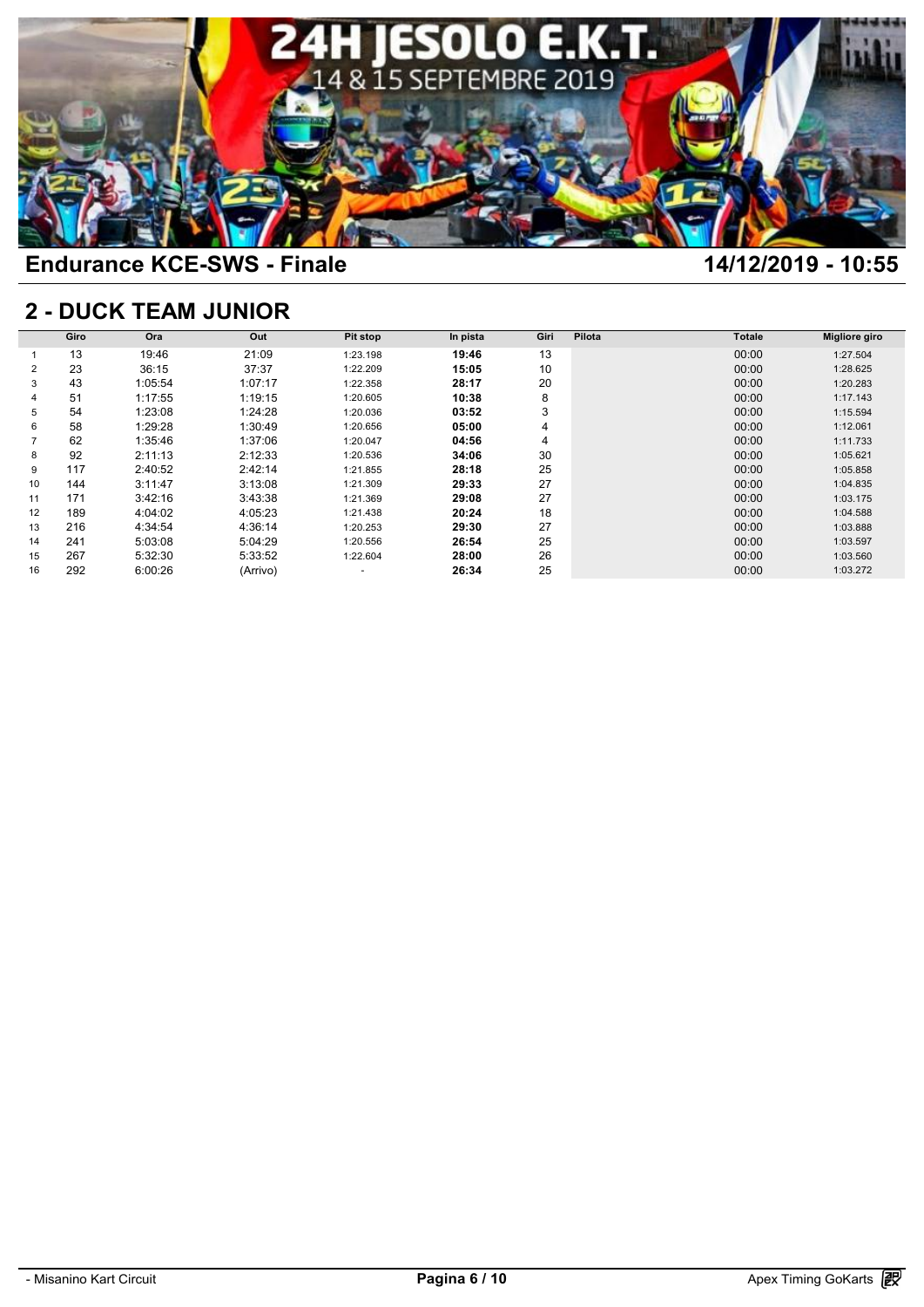

## **14 - PAIN & GAIN**

|    | <b>14 - PAIN &amp; GAIN</b> |         |          |          |          |      |        |               |               |  |  |  |  |
|----|-----------------------------|---------|----------|----------|----------|------|--------|---------------|---------------|--|--|--|--|
|    | Giro                        | Ora     | Out      | Pit stop | In pista | Giri | Pilota | <b>Totale</b> | Migliore giro |  |  |  |  |
|    | 18                          | 26:29   | 27:52    | 1:22.837 | 26:29    | 18   |        | 00:00         | 1:25.519      |  |  |  |  |
| 2  | 40                          | 58:32   | 59:54    | 1:22.617 | 30:40    | 22   |        | 00:00         | 1:19.950      |  |  |  |  |
| 3  | 51                          | 1:15:24 | 1:17:17  | 1:52.741 | 15:29    | 11   |        | 00:00         | 1:21.025      |  |  |  |  |
| 4  | 60                          | 1:29:09 | 1:30:43  | 1:34.274 | 11:51    | 9    |        | 00:00         | 1:15.913      |  |  |  |  |
| 5  | 72                          | 1:46:54 | 1:48:17  | 1:23.124 | 16:10    | 12   |        | 00:00         | 1:16.452      |  |  |  |  |
| 6  | 97                          | 2:16:28 | 2:17:49  | 1:21.245 | 28:11    | 25   |        | 00:00         | 1:05.249      |  |  |  |  |
|    | 121                         | 2:44:03 | 2:45:24  | 1:21.044 | 26:13    | 24   |        | 00:00         | 1:04.673      |  |  |  |  |
| 8  | 141                         | 3:08:38 | 3:10:00  | 1:21.850 | 23:14    | 20   |        | 00:00         | 1:07.410      |  |  |  |  |
| 9  | 162                         | 3:33:31 | 3:34:51  | 1:20.561 | 23:30    | 21   |        | 00:00         | 1:04.073      |  |  |  |  |
| 10 | 188                         | 4:02:31 | 4:03:52  | 1:21.477 | 27:39    | 26   |        | 00:00         | 1:02.851      |  |  |  |  |
| 11 | 207                         | 4:25:23 | 4:26:44  | 1:21.761 | 21:30    | 19   |        | 00:00         | 1:06.741      |  |  |  |  |
| 12 | 233                         | 4:54:46 | 4:56:07  | 1:21.295 | 28:01    | 26   |        | 00:00         | 1:03.421      |  |  |  |  |
| 13 | 258                         | 5:22:49 | 5:24:11  | 1:21.460 | 26:42    | 25   |        | 00:00         | 1:03.413      |  |  |  |  |
| 14 | 273                         | 5:40:22 | 5:41:43  | 1:21.577 | 16:11    | 15   |        | 00:00         | 1:03.971      |  |  |  |  |
| 15 | 291                         | 6:00:36 | (Arrivo) | $\sim$   | 18:52    | 18   |        | 00:00         | 1:02.771      |  |  |  |  |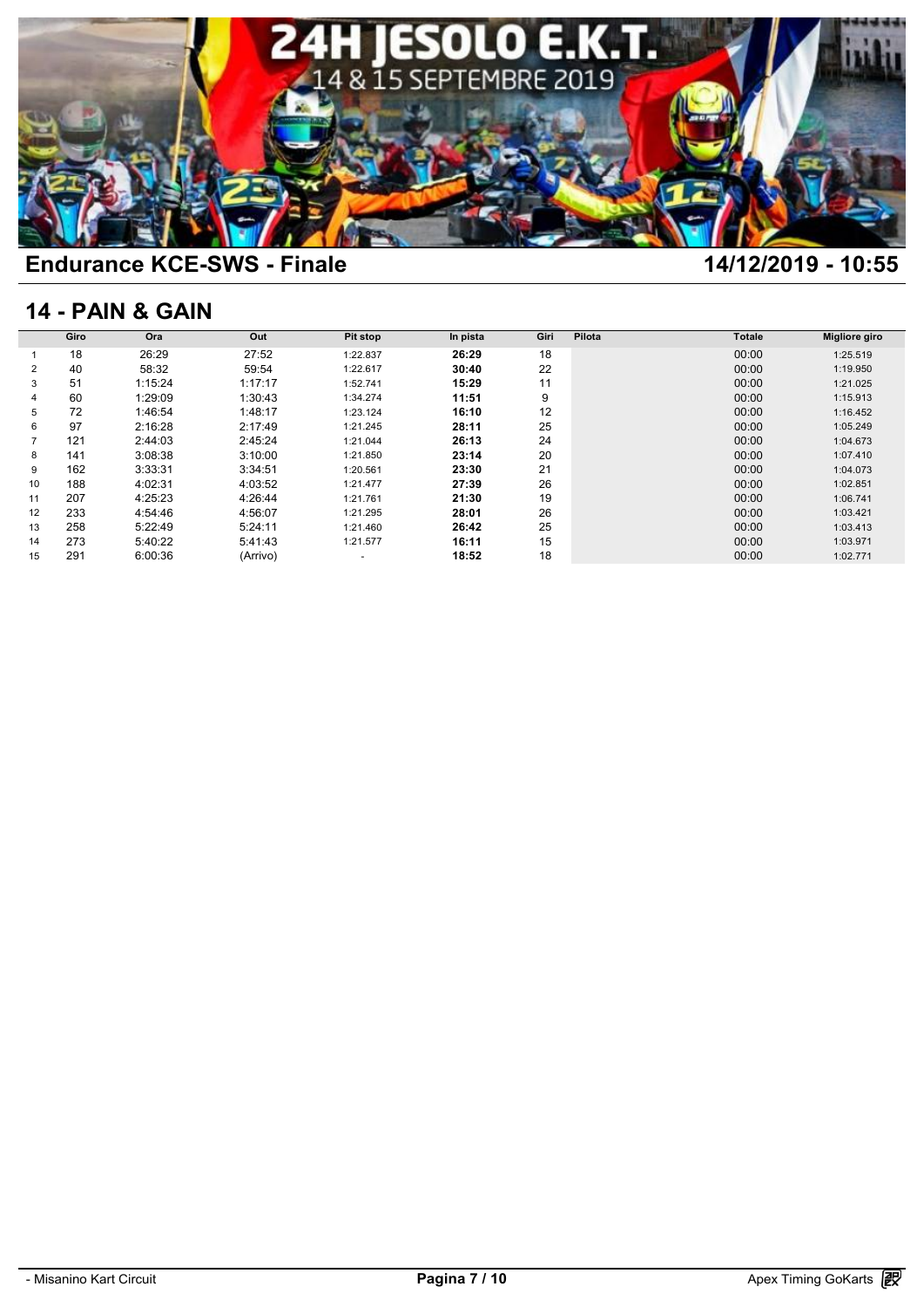

## **16 - MONTELLO MOTORSPORT**

|    | <b>16 - MONTELLO MOTORSPORT</b> |         |          |          |          |      |        |               |               |  |  |  |  |
|----|---------------------------------|---------|----------|----------|----------|------|--------|---------------|---------------|--|--|--|--|
|    | Giro                            | Ora     | Out      | Pit stop | In pista | Giri | Pilota | <b>Totale</b> | Migliore giro |  |  |  |  |
|    | 19                              | 27:41   | 29:03    | 1:21.983 | 27:41    | 19   |        | 00:00         | 1:25.075      |  |  |  |  |
| 2  | 31                              | 46:29   | 47:54    | 1:24.144 | 17:26    | 12   |        | 00:00         | 1:24.295      |  |  |  |  |
| 3  | 51                              | 1:15:29 | 1:17:00  | 1:31.406 | 27:35    | 20   |        | 00:00         | 1:17.680      |  |  |  |  |
| 4  | 63                              | 1:32:04 | 1:33:27  | 1:22.583 | 15:03    | 12   |        | 00:00         | 1:11.187      |  |  |  |  |
| 5  | 75                              | 1:48:31 | 1:49:53  | 1:22.506 | 15:03    | 12   |        | 00:00         | 1:11.081      |  |  |  |  |
| 6  | 90                              | 2:07:20 | 2:08:45  | 1:25.402 | 17:26    | 15   |        | 00:00         | 1:07.622      |  |  |  |  |
|    | 112                             | 2:33:51 | 2:35:13  | 1:21.969 | 25:06    | 22   |        | 00:00         | 1:05.882      |  |  |  |  |
| 8  | 134                             | 2:59:30 | 3:00:52  | 1:22.239 | 24:16    | 22   |        | 00:00         | 1:04.941      |  |  |  |  |
| 9  | 160                             | 3:29:09 | 3:30:31  | 1:22.400 | 28:16    | 26   |        | 00:00         | 1:03.858      |  |  |  |  |
| 10 | 185                             | 3:58:17 | 3:59:39  | 1:22.446 | 27:45    | 25   |        | 00:00         | 1:05.181      |  |  |  |  |
| 11 | 209                             | 4:26:47 | 4:28:09  | 1:21.630 | 27:07    | 24   |        | 00:00         | 1:06.265      |  |  |  |  |
| 12 | 228                             | 4:49:32 | 4:50:54  | 1:21.650 | 21:23    | 19   |        | 00:00         | 1:05.697      |  |  |  |  |
| 13 | 246                             | 5:10:37 | 5:11:57  | 1:20.914 | 19:42    | 18   |        | 00:00         | 1:04.306      |  |  |  |  |
| 14 | 264                             | 5:31:40 | 5:33:02  | 1:21.946 | 19:42    | 18   |        | 00:00         | 1:04.389      |  |  |  |  |
| 15 | 290                             | 6:00:50 | (Arrivo) | $\sim$   | 27:48    | 26   |        | 00:00         | 1:03.457      |  |  |  |  |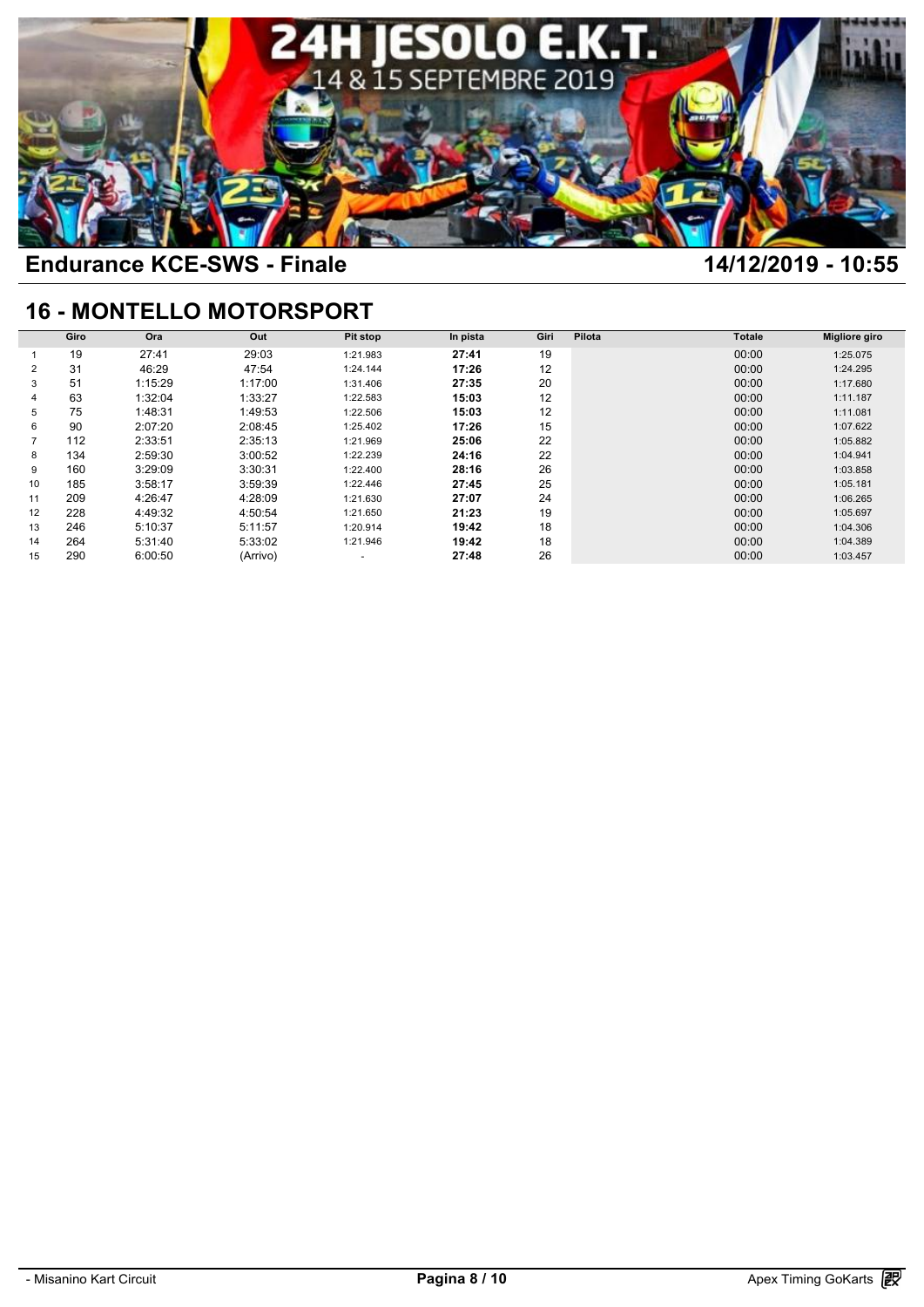

## **21 - 2SLOW2DRUNK**

|    | 21 - 2SLOW2DRUNK |         |          |                 |          |      |        |               |               |  |  |  |  |
|----|------------------|---------|----------|-----------------|----------|------|--------|---------------|---------------|--|--|--|--|
|    | Giro             | Ora     | Out      | <b>Pit stop</b> | In pista | Giri | Pilota | <b>Totale</b> | Migliore giro |  |  |  |  |
|    | 14               | 21:44   | 23:08    | 1:24.397        | 21:44    | 14   |        | 00:00         | 1:28.528      |  |  |  |  |
| 2  | 29               | 46:31   | 47:57    | 1:25.826        | 23:23    | 15   |        | 00:00         | 1:25.035      |  |  |  |  |
| 3  | 43               | 1:08:12 | 1:09:35  | 1:23.277        | 20:14    | 14   |        | 00:00         | 1:20.024      |  |  |  |  |
|    | 59               | 1:31:07 | 1:32:32  | 1:24.545        | 21:32    | 16   |        | 00:00         | 1:14.833      |  |  |  |  |
| 5  | 77               | 1:54:05 | 1:55:28  | 1:23.066        | 21:33    | 18   |        | 00:00         | 1:09.370      |  |  |  |  |
| 6  | 95               | 2:15:37 | 2:17:00  | 1:23.567        | 20:08    | 18   |        | 00:00         | 1:05.622      |  |  |  |  |
|    | 114              | 2:38:55 | 2:40:20  | 1:24.301        | 21:55    | 19   |        | 00:00         | 1:06.745      |  |  |  |  |
| 8  | 133              | 3:02:09 | 3:03:33  | 1:23.523        | 21:49    | 19   |        | 00:00         | 1:06.604      |  |  |  |  |
| 9  | 150              | 3:23:28 | 3:24:55  | 1:26.882        | 19:55    | 17   |        | 00:00         | 1:06.746      |  |  |  |  |
| 10 | 168              | 3:45:09 | 3:46:32  | 1:23.086        | 20:14    | 18   |        | 00:00         | 1:06.013      |  |  |  |  |
| 11 | 187              | 4:07:23 | 4:08:46  | 1:23.286        | 20:50    | 19   |        | 00:00         | 1:04.065      |  |  |  |  |
| 12 | 205              | 4:29:37 | 4:31:01  | 1:24.184        | 20:50    | 18   |        | 00:00         | 1:06.091      |  |  |  |  |
| 13 | 226              | 4:54:23 | 4:55:46  | 1:23.165        | 23:22    | 21   |        | 00:00         | 1:04.928      |  |  |  |  |
| 14 | 247              | 5:20:21 | 5:21:44  | 1:22.432        | 24:34    | 21   |        | 00:00         | 1:05.313      |  |  |  |  |
| 15 | 266              | 5:42:29 | 5:43:52  | 1:23.205        | 20:45    | 19   |        | 00:00         | 1:04.061      |  |  |  |  |
| 16 | 282              | 6:01:03 | (Arrivo) | ۰               | 17:10    | 16   |        | 00:00         | 1:03.272      |  |  |  |  |